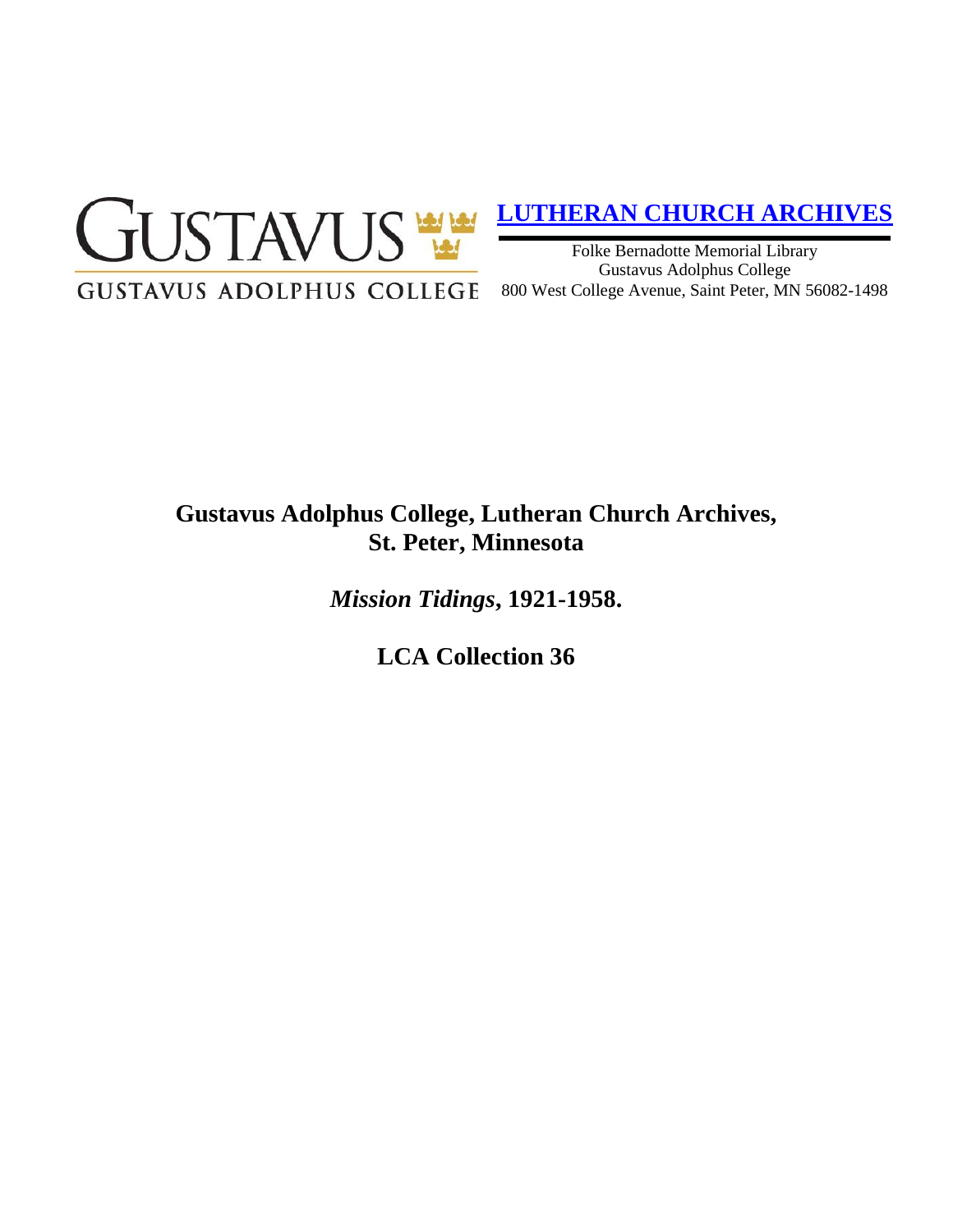## *Mission Tidings***, 1921-1958. LCA Collection 36. 1 Records Center Carton and 2 Hollinger boxes.**

## **ABSTRACT:**

The *Mission Tidings* collection contains the periodical. It was the official magazine of the Women's Missionary Society of the Lutheran Augustana Synod. Originally printed in both Swedish and English to appease both younger and older readers, it switched entirely to English in 1938. In 1949, the magazine was officially adopted by the Women's Missionary Society of Augustana Lutheran Church. The magazine was advertised as "the link between your missions and you" and evolved into *Lutheran Women's World* in 1958 with the change of the organization's name to the Augustana Lutheran Church Women.

# **RESTRICTIONS:**

There are no restrictions on use of this collection for research purposes. The researcher assumes full responsibility for observing all copyright, property, and libel laws as they apply.

Researchers must use collection in accordance with the policies of the Lutheran Church Archives, the Folke Bernadotte Memorial Library, and Gustavus Adolphus College.

# **COLLECTION CITATION:**

*Mission Tidings*, 1921-1958. LCA Collection 36. Gustavus Adolphus College, Lutheran Church Archives, St. Peter, Minnesota.

## **PROCESSED BY:**

Libby Larson, student worker, processed this collection and developed the finding aid during January 2012.

#### **DIGITAL CONTENT:**

Portions of this collection have been digitized and are available online through our digital [collections.](https://archives.gac.edu/digital/)

#### **SUBJECT HEADINGS:**

Augustana Lutheran Church -- Women's Missionary Society. Lutheran Church -- Missions -- Periodicals. Women in missionary work -- Periodicals.